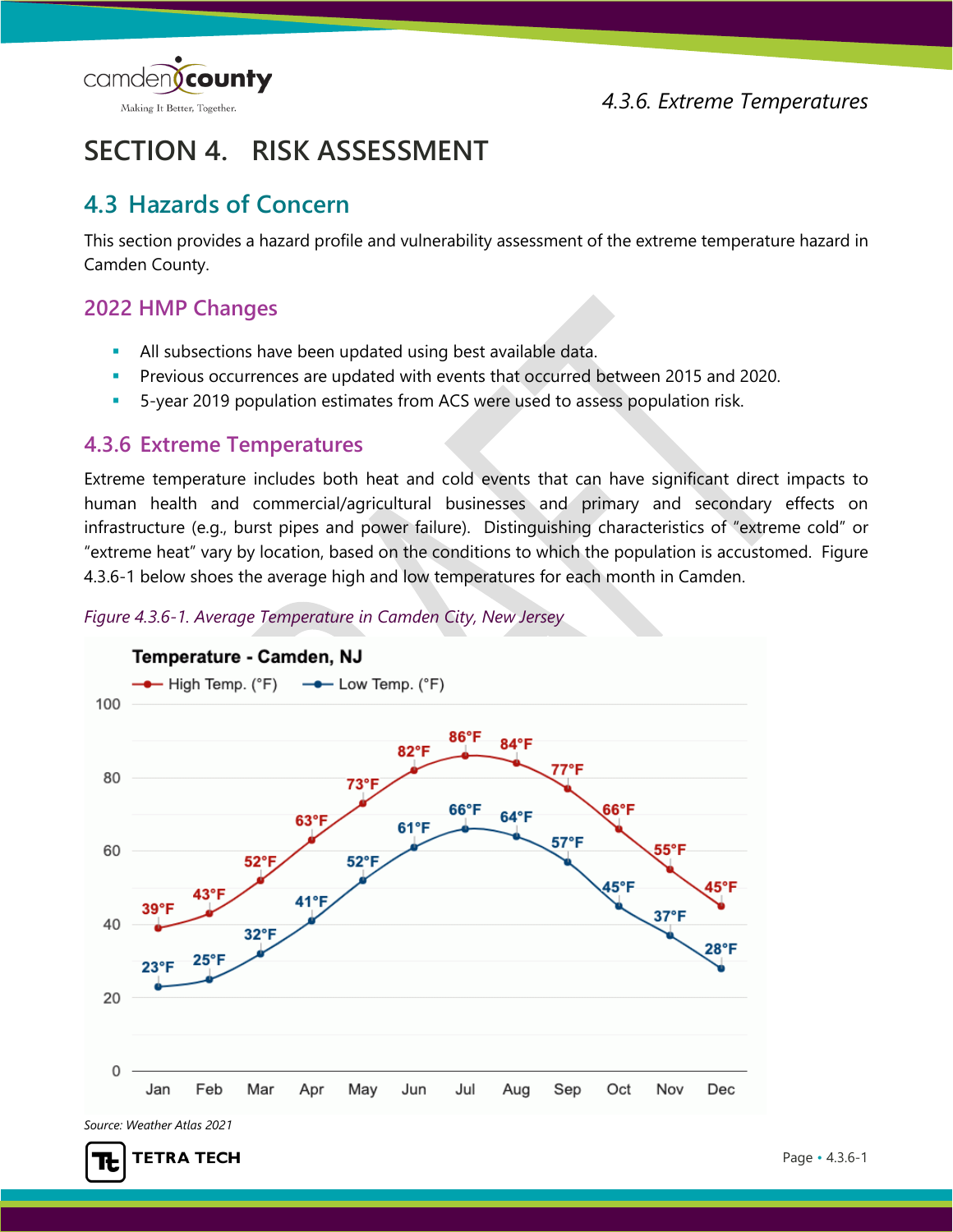

# **Extreme Cold**

Extreme cold events are when temperatures drop well below normal in an area. In regions relatively unaccustomed to winter weather, near freezing temperatures are considered "extreme cold." Extreme cold temperatures are generally characterized in temperate zones by the ambient air temperature dropping to approximately 0ºF or below (Centers of Disease Control and Prevention [CDC] 2020a). Extremely cold temperatures often accompany a winter storm, which can cause power failures and icy roads. Although staying indoors as much as possible can help reduce the risk of car crashes and falls on the ice, individuals may also face indoor hazards. Many homes will be too cold—either due to a power failure or because the heating system is not adequate for the weather. The use of space heaters and fireplaces to keep warm increases the risk of household fires and carbon monoxide poisoning (CDC 2020a).

#### **Extreme Heat**

Extreme heat is defined as temperatures which hover 10 degrees or more above the average high temperature for a region and that last for several weeks (Centers for Disease Control and Prevention [CDC] 2020b). A heat wave is defined as a period of abnormally and uncomfortably hot and unusually humid weather. Typically, a heat wave lasts two or more days. (National Weather Service [NWS] 2009). There is no universal definition of a heat wave because the term is relative to the usual weather in a particular area. The term heat wave is applied both to routine weather variations and to extraordinary spells of heat which may occur only once a century (Meehl and Tebaldi 2004).

Urbanized areas and urbanization create an exacerbated type of risk during an extreme heat event, compared to rural and suburban areas. As defined by the U.S. Census, urban areas are classified as all territory, population, and housing units located within urbanized areas and urban clusters. The term urbanized area denotes an urban area of 50,000 or more people. Urban areas under 50,000 people are called urban clusters. The U.S. Census delineates urbanized area and urban cluster boundaries to encompass densely settled territory, which generally consists of:

- A cluster of one or more block groups or census blocks each of which has a population density of at least 1,000 people per square mile at the time.
- Surrounding block groups and census blocks each of which has a population density of at least 500 people per square mile at the time.
- Less densely settled blocks that form enclaves or indentations or are used to connect discontinuous areas with qualifying densities (U.S. Census 2010).

As these urban areas develop and change, so does the landscape. Buildings, roads, and other infrastructure replace open land and vegetation. Surfaces that were once permeable and moist are now impermeable and dry. These changes cause urban areas to become warmer than the surrounding areas. This forms an 'island' of higher temperatures (U.S. Environmental Protection Agency [EPA] 2009).

The term 'heat island' describes built up areas that are hotter than nearby rural areas. The annual mean air temperature of a city with more than one million people can be between 1.8 ºF and 5.4ºF warmer than

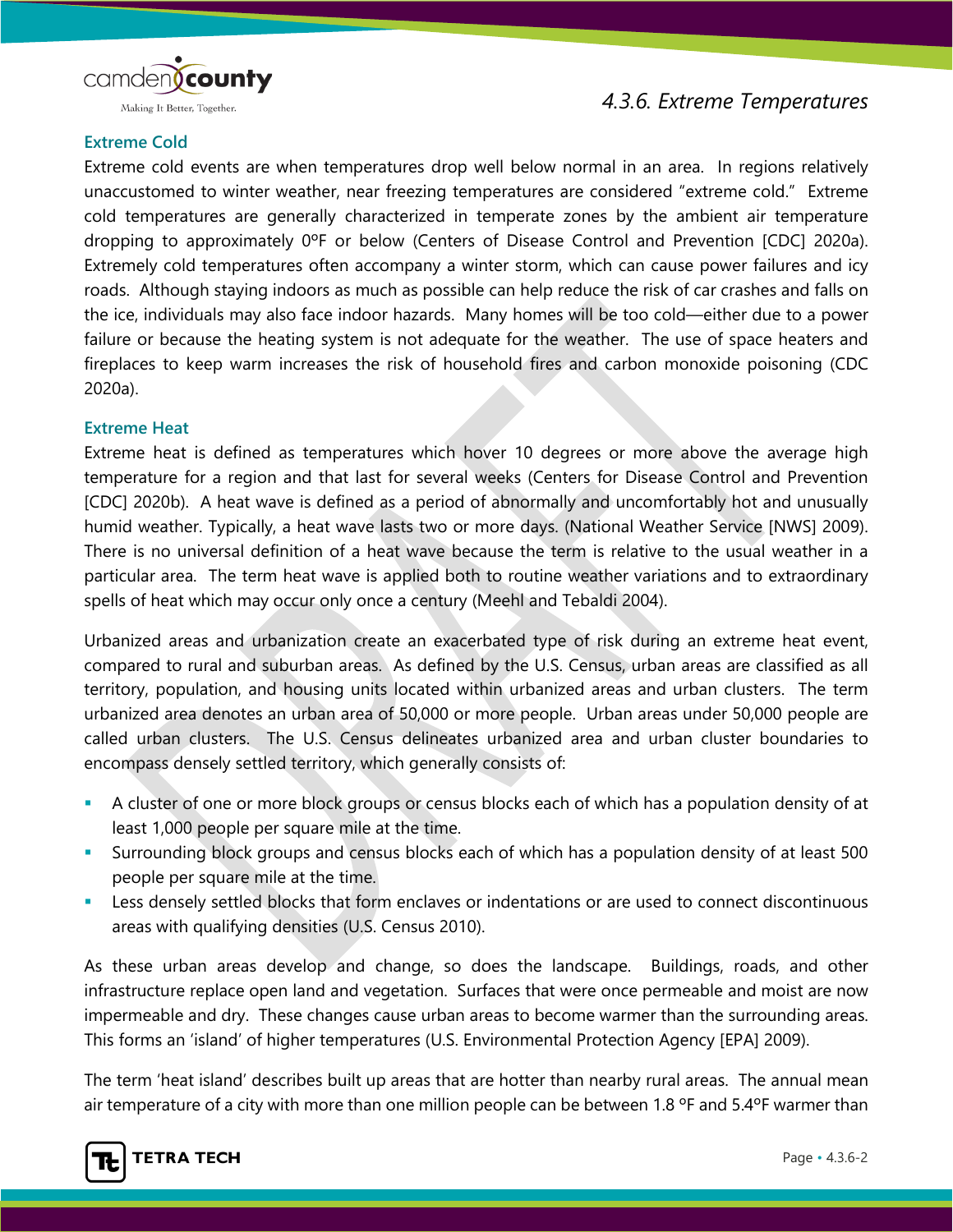

its surrounding areas. In the evening, the difference in air temperatures can be as high as 22ºF. Heat islands occur on the surface and in the atmosphere. On a hot, sunny day, the sun can heat dry, exposed urban surfaces to temperatures 50ºF to 90ºF hotter than the air. Heat islands can affect communities by increasing peak energy demand during the summer, air conditioning costs, air pollution and greenhouse gas emissions, heat-related illness and death, and water quality degradation (EPA 2010 and 2011).

[Figure 4.3.6-2](#page-2-0) below illustrates an urban heat island profile. The graphic demonstrates that heat islands are typically most intense over dense urban areas. Further, vegetation and parks within a downtown area may help reduce heat islands (U.S. EPA 2019).



<span id="page-2-0"></span>*Figure 4.3.6-2. Urban Heat Island Profile*

# **4.3.6.1 Location and Extent**

According to the ONJSC, New Jersey has five distinct climate regions. Elevations, latitude, distance from the Atlantic Ocean, and landscape (e.g., urban, sandy soil) produce distinct variations in the daily weather between each of the regions. The five regions include: Northern, Central, Pine Barrens, Southwest, and Coastal (ONJSC Rutgers University n.d.). [Figure 4.3.6-3](#page-3-0) depicts these regions. Camden County is located within both the Southwest Climate Zone and Pine Barrens Climate Zone.

The Southwest Climate Zone lies between sea level and approximately 100 feet above sea level. The proximity to the Delaware Bay adds a maritime influence to the climate of this region. The Southwest

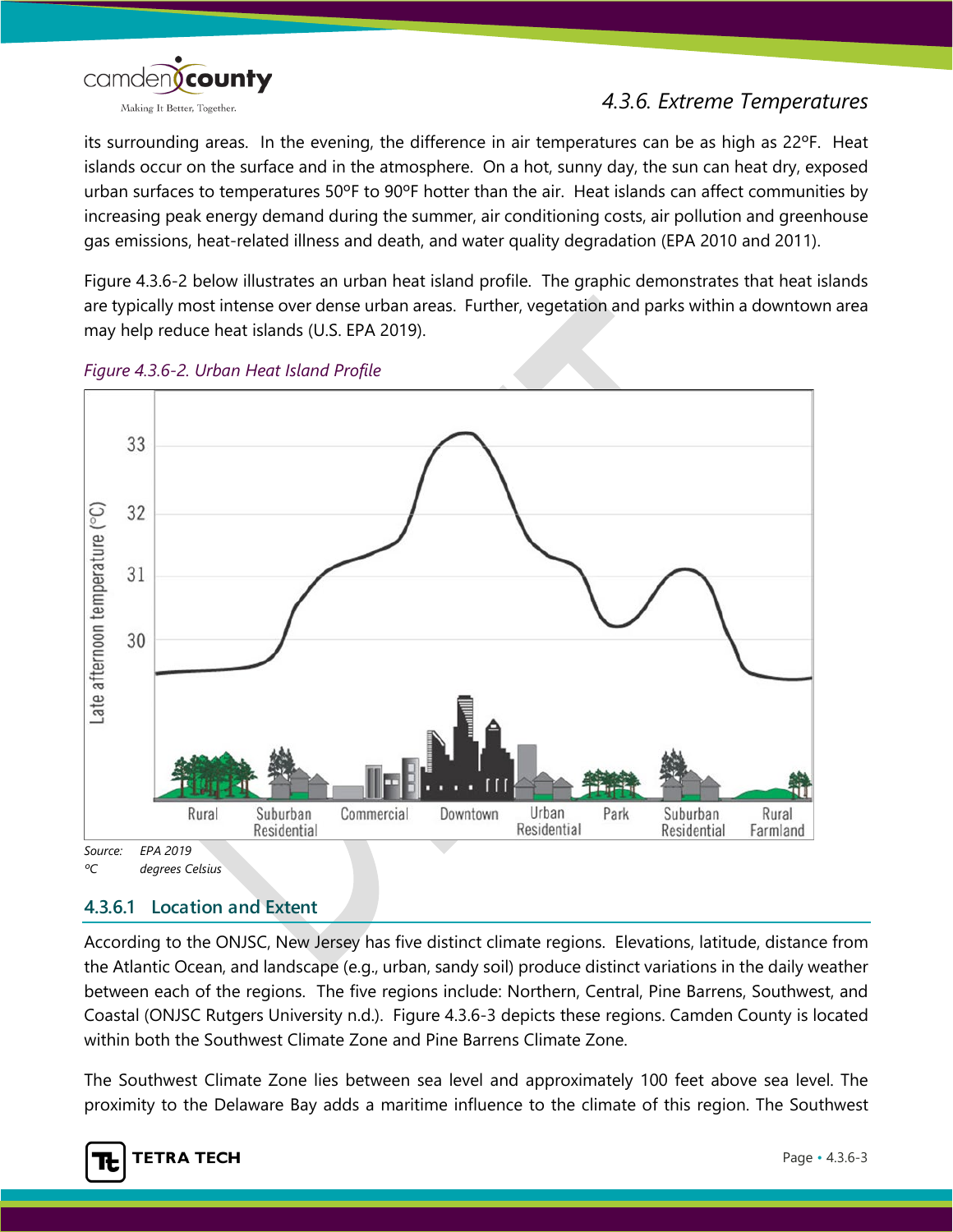camden(county Making It Better, Together.

# *4.3.6. Extreme Temperatures*

Zone has the highest average daily temperatures in the state and due to a lack of sandy soils, has higher nighttime minimum temperatures than in the neighboring Pine Barrens Zone (ONJSC Rutgers University n.d.).

The Southwest Zone receives less precipitation than other regions as there are no orographic features and it is further away from the Great Lakes-St. Lawrence storm track. The region is also far enough inland to be away from heavier rains from some coastal storms. Prevailing winds in this region from the southwest, expect in winter months when west to northwest winds dominate. High humidity and moderate temperatures prevail when winds flow from the south or east. The moderating effect of the water allows for a longer growing season, with autumn frosts occurring about four weeks later here than in the northern region. The Southwest Climate Zone has the longest growing season in New Jersey.

The Pine Barrens Climate Zone is characterized by scrub pine and oak forests. Sandy soils in this region are porous and not very fertile and have a major effect on the climate of the region, resulting in surprisingly low temperatures. The soil permits any precipitation to rapidly infiltrate and leave surfaces quite dry. The dry conditions allow for a wider range between daily minimum and maximum temperatures, making the area vulnerable to forest fires.



#### <span id="page-3-0"></span>*Figure 4.3.6-3. New Jersey Climate Zones*

*Source: ONJSC Rutgers University, Date Unknown Note: The black oval indicates the location of Camden County. The County is located in the Southwest and Pine Barrens Climate Zones.*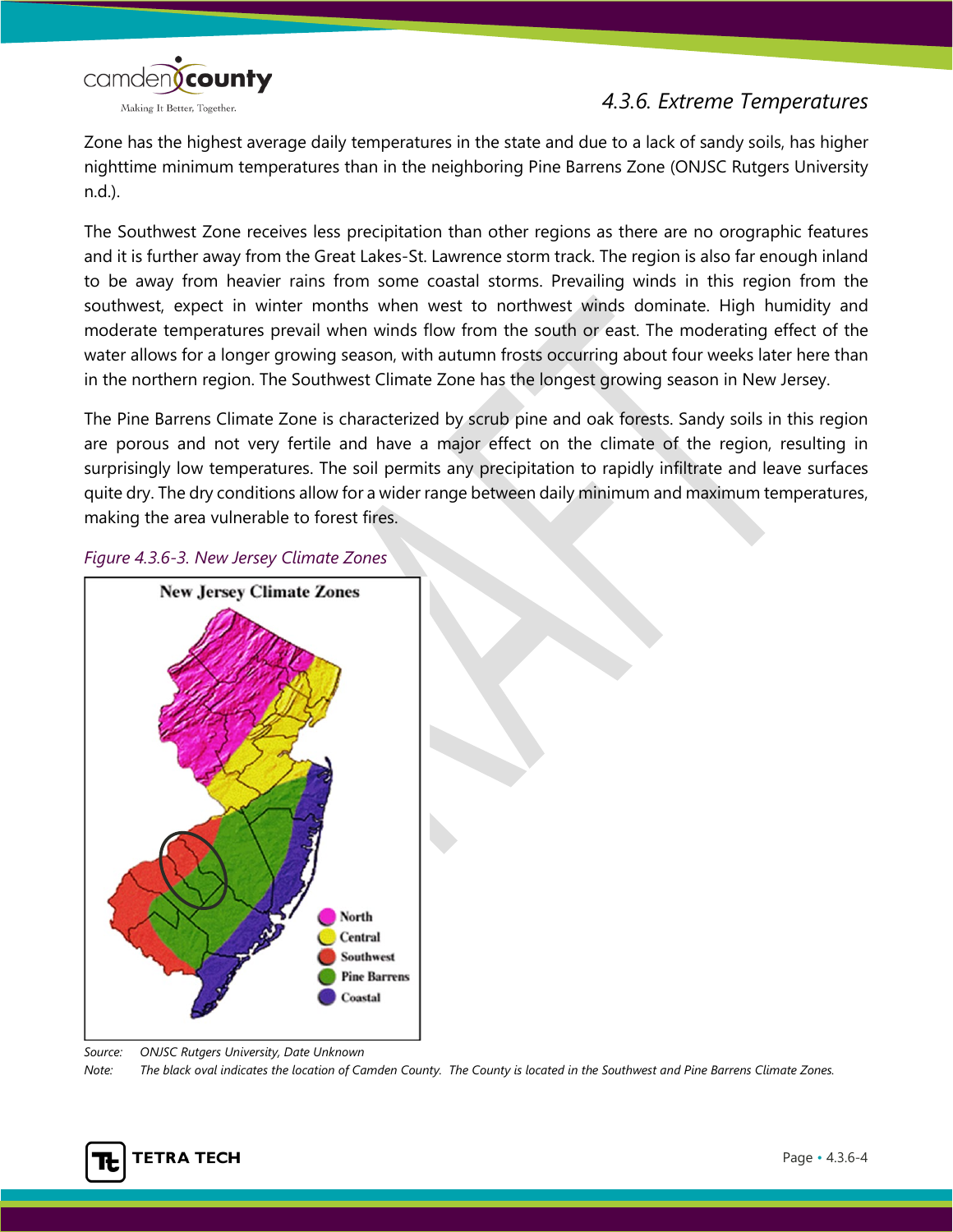

# **4.3.6.2 Range of Magnitude**

## **Extreme Cold**

The extent (severity or magnitude) of extreme cold temperatures is generally measured through the Wind Chill Temperature (WCT) Index. Wind Chill Temperature is the temperature that people and animals feel when outside and it is based on the rate of heat loss from exposed skin by the effects of wind and cold. As the wind increases, the body is cooled at a faster rate causing the skin's temperature to drop (NWS n.d.).

On November 1, 2001, the NWS implemented a new WCT Index. It was designed to more accurately calculate how cold air feels on human skin. The table below shows the new WCT Index. The WCT Index includes a frostbite indicator, showing points where temperature, wind speed, and exposure time will produce frostbite to humans. [Figure 4.3.6-4](#page-4-0) shows three shaded areas of frostbite danger. Each shaded area shows how long a person can be exposed before frostbite develops (NWS Date Unknown).

# <span id="page-4-0"></span>*Figure 4.3.6-4. NWS Wind Chill Index*

|         |                                                                 |                 |    |    |                | <b>NWS Windchill Chart</b>                                                      |                |       |                  |       |       |                                                    |        |       |       |       |       |       |                    |
|---------|-----------------------------------------------------------------|-----------------|----|----|----------------|---------------------------------------------------------------------------------|----------------|-------|------------------|-------|-------|----------------------------------------------------|--------|-------|-------|-------|-------|-------|--------------------|
|         |                                                                 |                 |    |    |                |                                                                                 |                |       | Temperature (°F) |       |       |                                                    |        |       |       |       |       |       |                    |
|         | Calm                                                            | 40              | 35 | 30 | 25             | 20                                                                              | 15             | 10    | 5                | O     | -5    | -10                                                | $-1.5$ | -20   | $-25$ | -30   | -35   | -40   | -45                |
|         | 5                                                               | 36              | 31 | 25 | 19             | 13                                                                              | $\overline{7}$ | 1     | $-5$             | $-11$ | $-16$ | -22                                                | $-28$  |       | -40   | $-46$ | $-52$ | $-57$ | $-63$              |
|         | 10                                                              | 34              | 27 | 21 | 15             | 9                                                                               | 3              | -4    | -10              | $-16$ | - 22  | -28                                                | -35    |       | $-47$ | $-53$ | -59   | -66   | $-72$              |
|         | 15                                                              | 32              | 25 | 19 | 13             | 6                                                                               | $\bf{o}$       | -7    | $-13$            | -19   | $-26$ | $-32$                                              | $-39$  | $-45$ | -51   | $-58$ | -64   | $-71$ | $-77$              |
|         | 20                                                              | 30              | 24 | 17 | 11             | 4                                                                               | $-2$           | -9    | $-15$            | -22   | -29   | $-35$                                              | $-42$  | -48   | -55   | -61   | $-68$ | $-74$ | -81                |
|         | 25                                                              | 29              | 23 | 16 | 9              | 3                                                                               | $-4$           | $-11$ | -17              | -24   | -31   | -37                                                |        |       | -58   | $-64$ |       | -78   | -84                |
| (mph)   | 30                                                              | 28              | 22 | 15 | 8              |                                                                                 | -5             | $-12$ | -19              | $-26$ | $-33$ | -39                                                | $-46$  | -53   | $-60$ | -67   | $-73$ | -80   | -87                |
| Wind    | 35                                                              | 28              | 21 | 14 | $\overline{z}$ | $\Omega$                                                                        | $-7$           | $-14$ | -21              | -27   | $-34$ | -41                                                | $-48$  | -55   | -62   | $-69$ | -76   |       | -89                |
|         | 40                                                              | 27              | 20 | 13 | 6              | $-1$                                                                            | -8             | $-15$ | -22              | -29   | -36   | $-43$                                              | -50    | -57   | -64   |       | -78   | -84   | -91                |
|         | 45                                                              | 26              | 19 | 12 | 5              | $-2$                                                                            | -9             | $-16$ | -23              | $-30$ | $-37$ | $-44$                                              | $-51$  | -58   | -65   |       | -79   | -86   | -93                |
|         | 50                                                              | 26              | 19 | 12 | 4              | $-3$                                                                            | $-10$          | $-17$ | $-24$            | $-31$ | $-38$ | $-45$                                              | $-52$  | -60   | $-67$ | -74   | -81   | $-88$ | -95                |
|         | 55                                                              | 25              | 18 | 11 | 4              | $-3$                                                                            | $-11$          | -18   | $-25$            | $-32$ | -39   | $-46$                                              | -54    |       | -68   |       |       | -89   | -97                |
|         | 60                                                              | 25              | 17 | 10 | 3              | -4                                                                              | -11            |       | -26              | -33   | $-40$ | $-48$                                              | -55    | -62   | -69   | 6     |       |       | -98                |
|         | <b>Frostbite Times</b><br>30 minutes<br>10 minutes<br>5 minutes |                 |    |    |                |                                                                                 |                |       |                  |       |       |                                                    |        |       |       |       |       |       |                    |
|         |                                                                 |                 |    |    |                | Wind Chill (°F) = 35.74 + 0.6215T - 35.75( $V^{0.16}$ ) + 0.4275T( $V^{0.16}$ ) |                |       |                  |       |       | Where, T= Air Temperature (°F) V= Wind Speed (mph) |        |       |       |       |       |       | Effective 11/01/01 |
| Source: |                                                                 | <b>NWS 2009</b> |    |    |                |                                                                                 |                |       |                  |       |       |                                                    |        |       |       |       |       |       |                    |

*°F degrees Fahrenheit*

*mph miles per hour*

# **Extreme Heat**

NOAA's heat alert procedures are based mainly on Heat Index values. The Heat Index is given in degrees Fahrenheit. The Heat Index is a measure of how hot it really feels when relative humidity is factored in

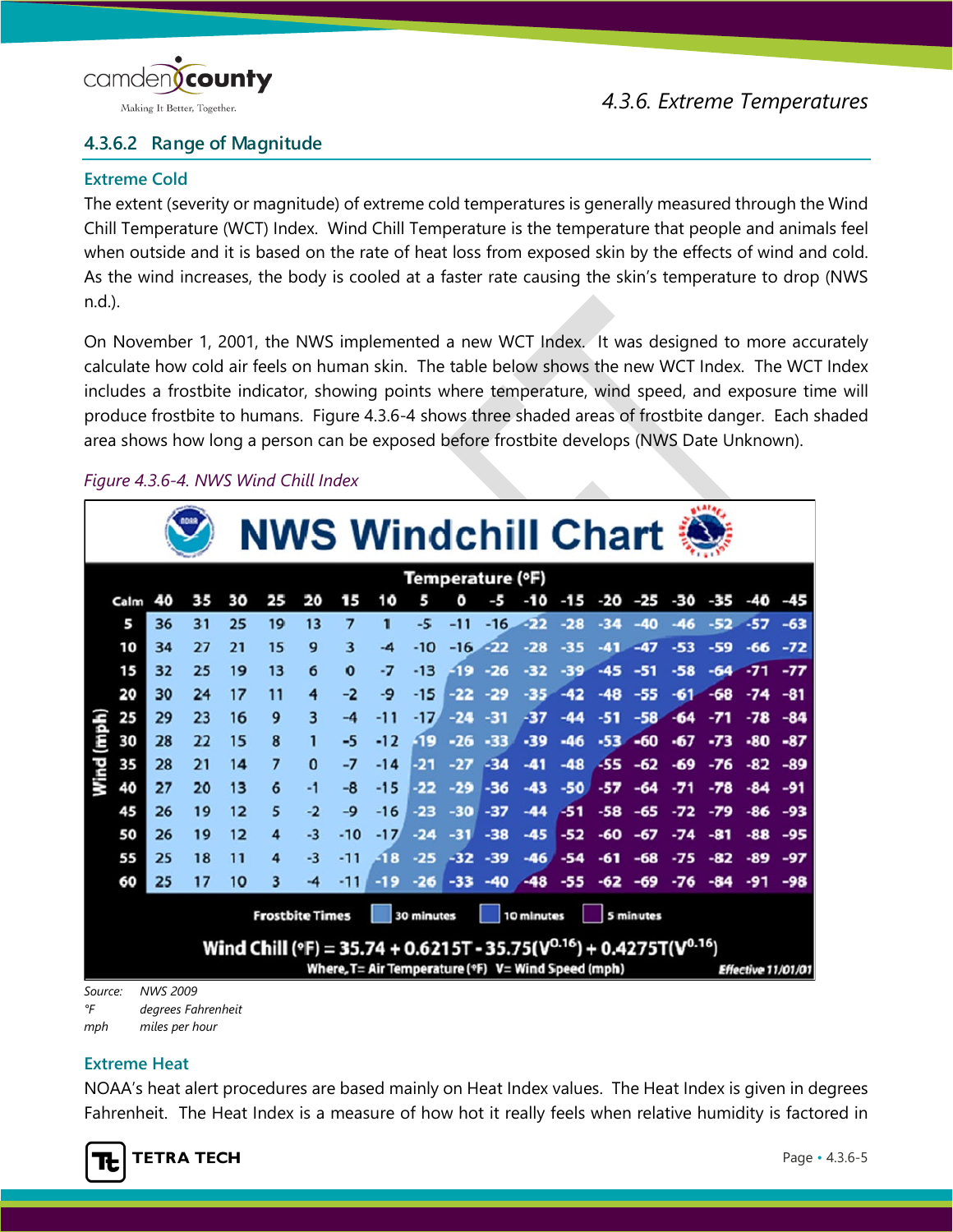

with the actual air temperature. To find the Heat Index temperature, the temperature and relative humidity need to be known. Once both values are known, the Heat Index will be the corresponding number with both values [\(Figure 4.3.6-5\)](#page-5-0). The Heat Index indicates the temperature the body feels. Adverse effects of prolonged exposure to heat are displayed in [Figure 4.3.6-6.](#page-5-1) It is important to know that the Heat Index values are devised for shady, light wind conditions. Exposure to full sunshine can increase heat index values by up to 15°F. Strong winds, particularly with very hot dry air, can also be extremely hazardous (NWS 2013).

<span id="page-5-0"></span>*Figure 4.3.6-5. NWS Heat Index*

| Temperature (°F)                                                           |     |                 |    |                    |     |         |           |     |        |     |     |        |     |     |     |     |     |
|----------------------------------------------------------------------------|-----|-----------------|----|--------------------|-----|---------|-----------|-----|--------|-----|-----|--------|-----|-----|-----|-----|-----|
|                                                                            |     | 80              | 82 | 84                 | 86  | 88      | 90        | 92  | 94     | 96  | 98  | 100    | 102 | 104 | 106 | 108 | 110 |
|                                                                            | 40  | 80              | 81 | 83                 | 85  | 88      | 91        | 94  | 97     | 101 | 105 | 109    | 4   | 119 | 124 | 130 | 136 |
|                                                                            | 45  | 80              | 82 | 84                 | 87  | 89      | 93        | 96  | 100    | 04  | 09  | 1<br>4 | 9   | 124 | 130 | 137 |     |
| $(\%)$                                                                     | 50  | 81              | 83 | 85                 | 88  | 91      | 95        | 99  | 103    | 108 | 13  | 1<br>8 | 124 | З   | 137 |     |     |
|                                                                            | 55  | 81              | 84 | 86                 | 89  | 93      | 97        | 101 | 106    | 2   |     | 124    | 130 | 137 |     |     |     |
| Humidity                                                                   | 60  | 82              | 84 | 88                 | 91  | 95      | 100       | 105 | 1<br>Ü | 6   | 123 | 129    | 137 |     |     |     |     |
|                                                                            | 65  | 82              | 85 | 89                 | 93  | 98      | 103       | 08  | 1<br>4 | 21  | 28  | 136    |     |     |     |     |     |
|                                                                            | 70  | 83              | 86 | 90                 | 95  | 100     | 105       | 2   | 1<br>9 | 26  | 134 |        |     |     |     |     |     |
| Relative                                                                   | 75  | 84              | 88 | 92                 | 97  | 103     | <b>09</b> | 6   | 124    | 132 |     |        |     |     |     |     |     |
|                                                                            | 80  | 84              | 89 | 94                 | 100 | 106     | 3         | 2   | 129    |     |     |        |     |     |     |     |     |
|                                                                            | 85  | 85              | 90 | 96                 | 102 | 1       |           | ĥ   | 135    |     |     |        |     |     |     |     |     |
|                                                                            | 90  | 86              | 91 | 98                 | 105 | 11<br>З | 122       | 131 |        |     |     |        |     |     |     |     |     |
|                                                                            | 95  | 86              | 93 | 100                | 108 | 1       | 127       |     |        |     |     |        |     |     |     |     |     |
|                                                                            | 100 | 87              | 95 | 103                | 112 | 121     | 132       |     |        |     |     |        |     |     |     |     |     |
| Likelihood of Heat Disorders with Prolonged Exposure or Strenuous Activity |     |                 |    |                    |     |         |           |     |        |     |     |        |     |     |     |     |     |
| Caution<br><b>Extreme Caution</b><br><b>Extreme Danger</b><br>Danger       |     |                 |    |                    |     |         |           |     |        |     |     |        |     |     |     |     |     |
| Source:<br>°F                                                              |     | <b>NWS 2013</b> |    | dearees Fahrenheit |     |         |           |     |        |     |     |        |     |     |     |     |     |

*% percent*

## <span id="page-5-1"></span>*Figure 4.3.6-6. Adverse Effects of Prolonged Exposures to Heat on Individuals*

| Category               | <b>Heat Index</b> | <b>Health Hazards</b>                                                                                           |
|------------------------|-------------------|-----------------------------------------------------------------------------------------------------------------|
| <b>Extreme Danger</b>  |                   | $\vert$ 130 °F – Higher   Heat Stroke / Sunstroke is likely with continued exposure.                            |
| Danger                 | $105 °F - 129 °F$ | Sunstroke, muscle cramps, and/or heat exhaustion possible with<br>prolonged exposure and/or physical activity.  |
| <b>Extreme Caution</b> | $90 °F - 105 °F$  | Sunstroke, muscle cramps, and/or heat exhaustions possible with<br>prolonged exposure and/or physical activity. |
| <b>Caution</b>         | $80 °F - 90 °F$   | Fatigue possible with prolonged exposure and/or physical activity.                                              |

*Source: NWS 2009*

*°F degrees Fahrenheit* 

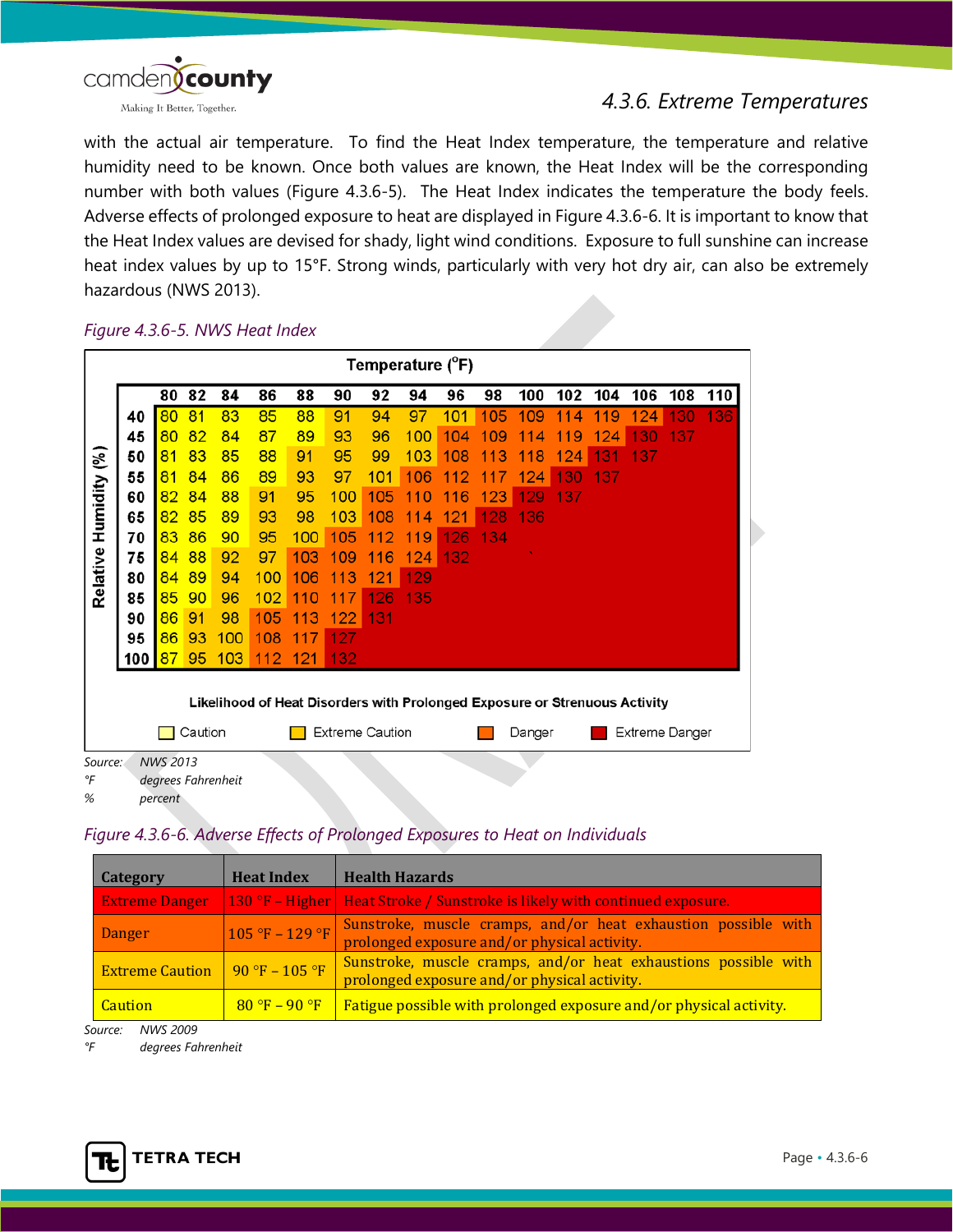

# **Warning Time**

Meteorologists can accurately forecast extreme temperature event development and the severity of the associated conditions with several days lead time. These forecasts provide an opportunity for public health and other officials to notify vulnerable populations. For heat events, the NWS issues excessive heat outlooks when the potential exists for an excessive heat event in the next three to seven days. Watches are issued when conditions are favorable for an excessive heat event in the next 24 to 72 hours. Excessive heat warning/advisories are issued when an excessive heat event is expected in the next 36 hours (NWS 2013). Winter temperatures may fall to extreme cold readings with no wind occurring. Currently, the only way to headline very cold temperatures is with the use of the NWS-designated Wind Chill Advisory or Warning products. When actual temperatures reach Wind Chill Warning criteria with little to no wind, extreme cold warnings may be issued (NOAA 2013).

## **4.3.6.3 Past Occurrences**

New Jersey has been experiencing an increase in extreme temperatures across the State. The number of very hot days has been above average since the early 2000's. However, declines in the number of extreme cold days have occurred since the early 1990's (NOAA NCEI 2020).

## **FEMA Major Disasters and Emergency Declarations**

Between 1954 and 2020, neither Camden County nor the State of New Jersey were included in any major disaster (DR) or emergency (EM) declarations due to extreme temperatures. However, during the same time period, the Federal Emergency Management Agency (FEMA) included Camden County in six winter storm-related DR or EM declarations classified as one or a combination of the following disaster types that may have had associated extreme cold temperatures: severe winter storm, snowstorm, snow, ice storm, winter storm, and blizzard (Table 4.3.6-1).

| <b>Declaration</b> | <b>Event Date</b>       | <b>Declaration Date</b> | <b>Event Description</b>          |
|--------------------|-------------------------|-------------------------|-----------------------------------|
| DR-528             | February 8, 1977        | February 8, 1977        | <b>Ice Conditions</b>             |
| EM-3106            | March 13 - 17, 1993     | March 17, 1993          | Severe Blizzard                   |
| DR-1088            | January 7 - 12, 1996    | January 13, 1996        | Blizzard of 1996                  |
| DR-1873            | December 19 - 20, 2009  | February 5, 2010        | Snowstorm                         |
| DR-1889            | February $5 - 6$ , 2010 | March 23, 2010          | Severe Winter Storm and Snowstorm |
| DR-4264            | January 22 - 24, 2016   | March 14, 2016          | Severe Winter Storm and Snowstorm |

| Table 4.3.6-1. Winter Weather Related Disaster (DR) and Emergency (EM) Declarations, 1954 to 2020 |  |  |  |  |  |
|---------------------------------------------------------------------------------------------------|--|--|--|--|--|
|---------------------------------------------------------------------------------------------------|--|--|--|--|--|

*Source: FEMA 2020*

Agriculture-related disasters are quite common, including excessive heat and droughts, as well as frosts and freezes. One-half to two-thirds of the counties in the U.S. have been designated as disaster areas in each of the past several years. The USDA Secretary of Agriculture is authorized to designate counties as disaster areas to make emergency loans to producers suffering losses in those counties and in counties that are contiguous to a designated county. Between 2015 and 2020, Camden County has been included in the following five declarations as outlined in [Table 4.3.6-2.](#page-7-0)

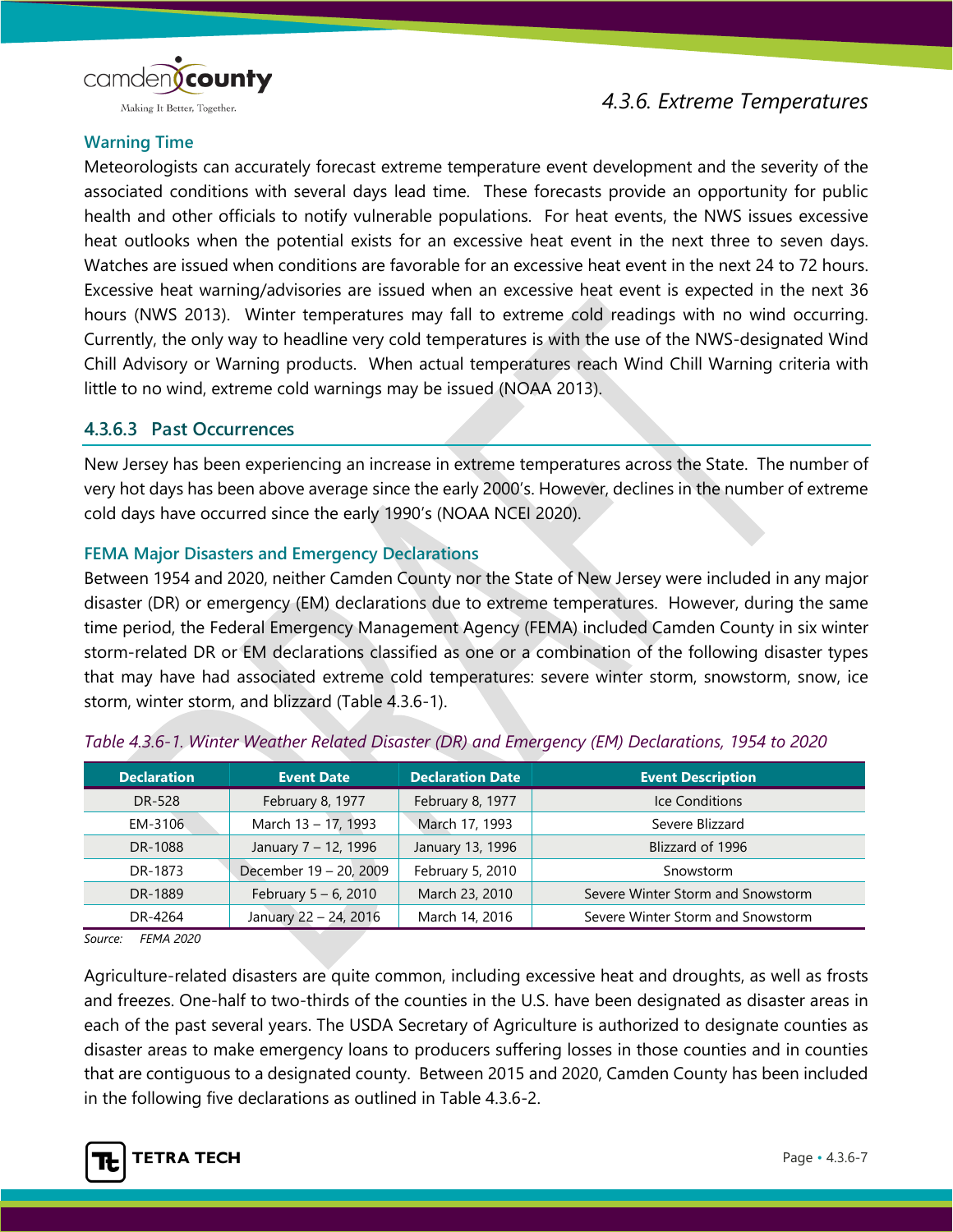

<span id="page-7-0"></span>

| Table 4.3.6-2. Extreme Temperature Related USDA Disaster Declarations, 2015 to 2020 |  |  |  |  |
|-------------------------------------------------------------------------------------|--|--|--|--|
|                                                                                     |  |  |  |  |

| <b>Declaration</b> | <b>Event Date</b>                     | <b>Declaration Date</b> | <b>Event Description</b>                                   |
|--------------------|---------------------------------------|-------------------------|------------------------------------------------------------|
| S3930              | April 1, 2015 - September 29, 2015    | November 4, 2015        | <b>Excessive Heat and Drought</b>                          |
| S3932              | July 16, 2015 - September 29, 2015    | November 4, 2015        | <b>Excessive Heat and Drought</b>                          |
| S4071              | April 1, 2016 - September 19, 2016    | October 5, 2016         | Combined Effects of Freeze, Excessive Heat,<br>and Drought |
| S4425              | June 24, 2018 - July 21, 2018         | October 31, 2018        | <b>Excessive Heat and Drought</b>                          |
| S4602              | August 15, 2019 - October 16,<br>2019 | January 1, 2020         | Drought                                                    |

*Source: USDA 2020*

### **Extreme Temperature Events**

The National Oceanic and Atmospheric Administration (NOAA) National Centers for Environmental Information (NCEI) Storm Events database records and defines extreme temperature events as follows:

- Cold/Wind Chill is reported in the NOAA-NCEI database when a period of low temperatures or wind chill temperatures reach or exceed locally or regionally defined advisory conditions (typical value is -18 °F or colder).
- Excessive Heat is reported in the NOAA-NCEI database whenever heat index values meet or exceed locally or regionally established excessive heat warning thresholds.
- Extreme Cold/Wind Chill is reported in the NOAA-NCEI database when a period of extremely low temperatures or wind chill temperatures reaches or exceeds locally or regionally defined warning criteria (typical value around -35 °F or colder).
- Heat is reported in the NOAA-NCEI database whenever heat index values meet or exceed locally or regionally established advisory thresholds.

Extreme temperature events that have impacted Camden County between 2015 and 2020 are identified in Table 4.3.6-3. Please see Section 9 (Jurisdictional Annexes) for available information regarding impacts and losses to each municipality, where available.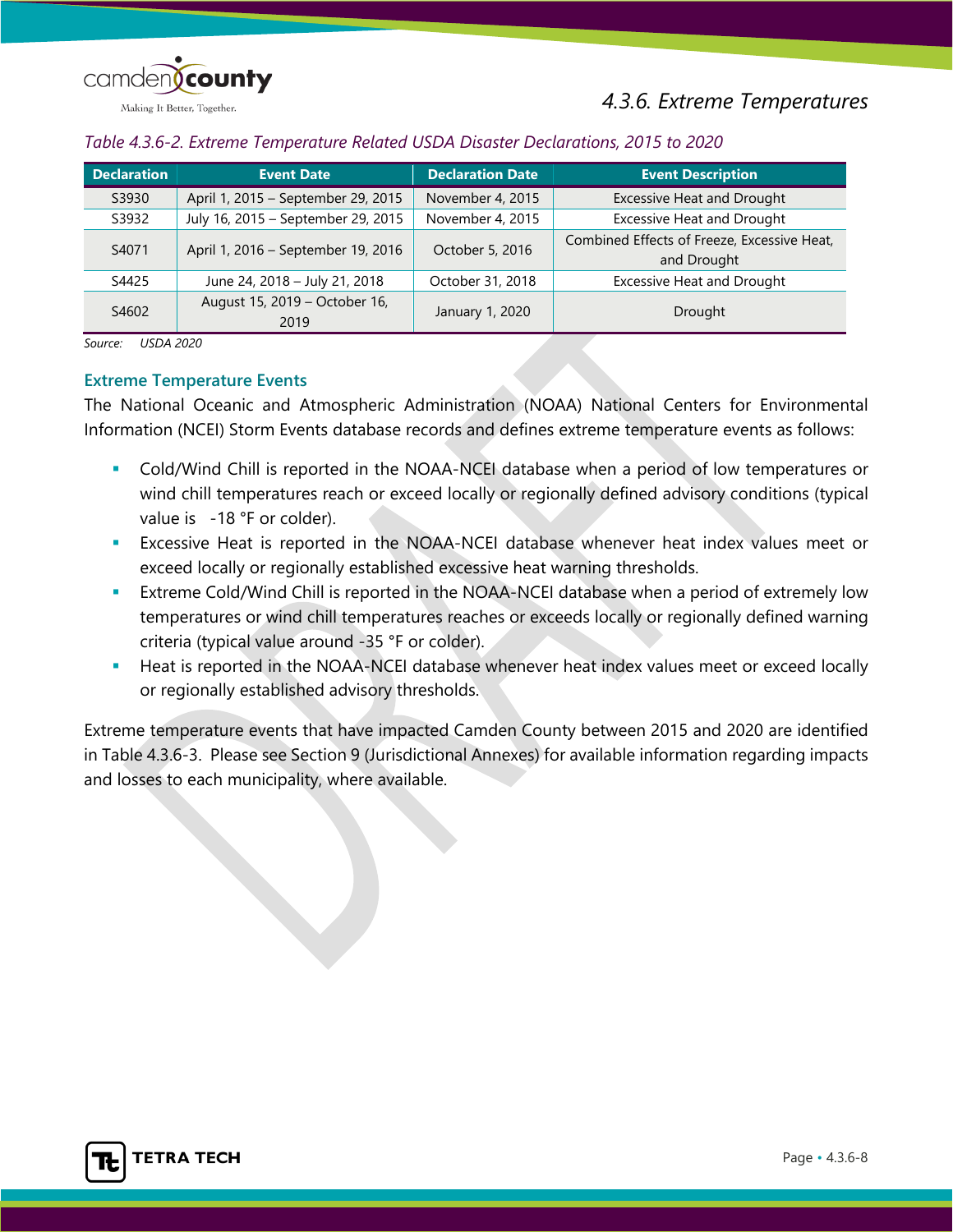

# Making It Better, Together.

# *Table 4.3.6-2. Previous Extreme Temperature Events*

| Date(s) of<br><b>Event</b> | <b>Event Type</b>  | <b>FEMA</b><br><b>Declaration</b><br><b>Number</b><br>(if applicable) | <b>Camden</b><br><b>County</b><br><b>Designated?</b> | <b>Description</b>                                                                                                                                                                                                                                                                                                                                                                                                                                           |
|----------------------------|--------------------|-----------------------------------------------------------------------|------------------------------------------------------|--------------------------------------------------------------------------------------------------------------------------------------------------------------------------------------------------------------------------------------------------------------------------------------------------------------------------------------------------------------------------------------------------------------------------------------------------------------|
| January 7,<br>2015         | Cold/Wind<br>Chill | N/A                                                                   | N/A                                                  | An arctic air mass brought the coldest temperatures in<br>January to New Jersey. Low temperatures were in the<br>single digits above zero degrees, with gusty northwest<br>winds continuing throughout the morning and wind chill<br>factors below zero. Low temperatures in the Township<br>of Cherry Hill were recorded at 10 degrees.                                                                                                                     |
| February 13,<br>2015       | Cold/Wind<br>Chill | N/A                                                                   | N/A                                                  | Northwest winds combined with an arctic air mass to<br>produce wind chill factors of 10 degrees below zero and<br>low air temperatures in the single digits. Actual low<br>temperatures were recorded at 9 degrees above zero in<br>the Township of Cherry Hill.                                                                                                                                                                                             |
| February 15,<br>2015       | Cold/Wind<br>Chill | N/A                                                                   | N/A                                                  | The center of an arctic air mass brought some of the<br>lowest wind chills and temperatures of the winter<br>season to New Jersey. Wind chill factors were recorded<br>as low as 22 degrees below zero, with actual<br>temperatures reaching -2°F. The extreme cold weather<br>caused pipes to freeze and burst, displacing 16 residents<br>from the Gloucester Township Senior Campus. Property<br>damages in Camden County were estimated at<br>\$150,000. |
| February 20,<br>2015       | Cold/Wind<br>Chill | N/A                                                                   | N/A                                                  | Another arctic air mass brought low wind chill factors<br>and temperatures throughout the State. Wind chills<br>reached 20 degrees below zero. Actual low<br>temperatures were recorded at 2 degrees above zero in<br>the Township of Cherry Hill.                                                                                                                                                                                                           |
| February 24,<br>2015       | Cold/Wind<br>Chill | N/A                                                                   | N/A                                                  | The high-pressure system responsible for the previous<br>arctic air mass brought calm conditions and snow cover.<br>Actual low temperatures were recorded at 4 degrees<br>above zero in the Township of Cherry Hill.                                                                                                                                                                                                                                         |
| June 12,<br>2015           | Heat               | N/A                                                                   | N/A                                                  | An unseasonably hot and humid air mass resulted in<br>high temperatures in the low- to mid-90s. Heat index<br>values reached the upper 90s, forcing some schools,<br>especially those without air conditioning to dismiss<br>children early. Actual high temperatures reached 94<br>degrees in the Borough of Haddonfield.                                                                                                                                   |
| June 23,<br>2015           | Heat               | N/A                                                                   | N/A                                                  | Unseasonably hot and humid weather occurred across<br>southern New Jersey with high temperatures reaching<br>the low- to mid-90s and the afternoon heat index<br>reached 100°F. Air temperatures reached 94 degrees in<br>the Township of Voorhees.                                                                                                                                                                                                          |
| July 19 - 20,<br>2015      | Excessive<br>Heat  | N/A                                                                   | N/A                                                  | Unseasonably hot and humid weather affected most of<br>New Jersey, with high temperatures in the mid-90s. The<br>combination of heat and humidity brought heat index<br>values as high as 105°F on the 19 <sup>th</sup> . Heat index values on<br>the 20 <sup>th</sup> peaked at 100°F. To combat the heat, many<br>counties, cities and municipalities opened cooling<br>centers. The hours of air-conditioned senior citizen                               |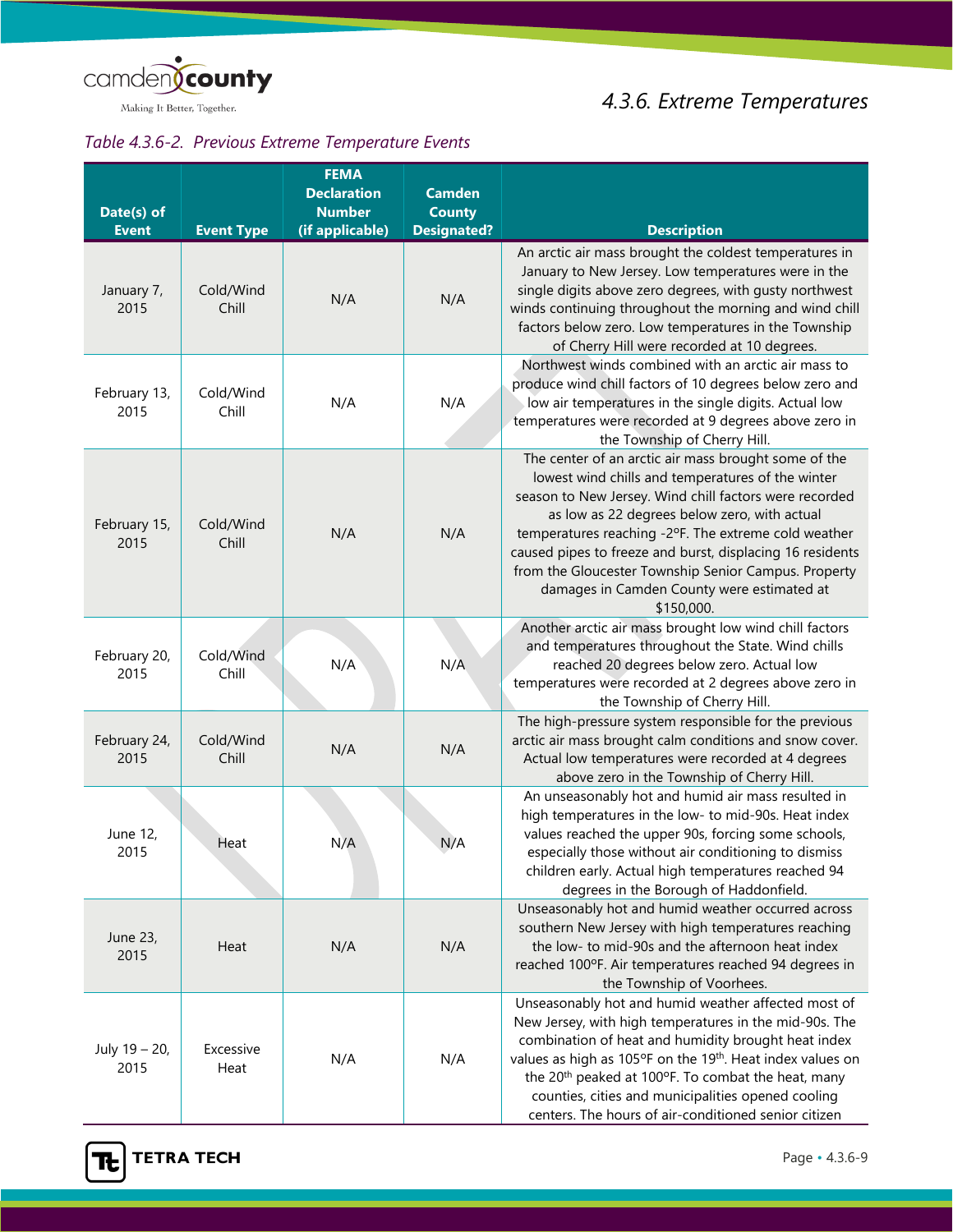

Making It Better, Together.

# *4.3.6. Extreme Temperatures*

| Date(s) of             |                          | <b>FEMA</b><br><b>Declaration</b><br><b>Number</b> | <b>Camden</b><br><b>County</b> |                                                                                                                                                                                                                                                                                                                                                                                                     |
|------------------------|--------------------------|----------------------------------------------------|--------------------------------|-----------------------------------------------------------------------------------------------------------------------------------------------------------------------------------------------------------------------------------------------------------------------------------------------------------------------------------------------------------------------------------------------------|
| <b>Event</b>           | <b>Event Type</b>        | (if applicable)                                    | <b>Designated?</b>             | <b>Description</b>                                                                                                                                                                                                                                                                                                                                                                                  |
|                        |                          |                                                    |                                | centers were extended. In Camden County, free fans<br>were distributed to senior citizens. Air temperatures<br>reached 94 degrees in the Township of Cherry Hill.                                                                                                                                                                                                                                   |
| February 14,<br>2016   | Cold/Wind<br>Chill       | N/A                                                | N/A                            | Bitter cold temperatures and strong northwest winds<br>created dangerous wind chills across the northeast<br>portion of the county. Air temperatures ranged from 12<br>degrees below zero to 13 degrees above zero. Wind<br>chill values reached -46 degrees at High Point in Sussex<br>County. Many local governments across the area set up<br>Code Blue shelters for the vulnerable populations. |
| July $1 - 3$ ,<br>2018 | Excessive<br>Heat        | N/A                                                | N/A                            | Temperatures reached the mid- to upper- 90s, with dew<br>points in the upper 60s to low 70s resulted in excessive<br>heat across the State. The heat index peaked at 111<br>degrees in Somerset on July 3rd.                                                                                                                                                                                        |
| Source:                | NOAA-NCEI 2020; NWS 2020 |                                                    |                                |                                                                                                                                                                                                                                                                                                                                                                                                     |

*°F degrees Fahrenheit*

*N/A Not applicable*

# **4.3.6.4 Future Occurrences**

It is anticipated that Camden County will continue to experience extreme temperatures annually that may coincide with or induce secondary hazards such as snow, hail, ice or windstorms, thunderstorms, drought, human health impacts, and utility failures. [Table 4.3.6-3](#page-9-0) shows the annual number of events, recurrence interval, annual probability, and annual percent chance of occurrence for the hazards associated with extreme temperatures and reported in the NOAA-NCEI Storm Events Database.

Based on these historical records and input from the Steering Committee and Planning Committee, the probability of occurrence for extreme temperatures in Camden County is considered "frequent". Refer to Section 4.4. (Hazard Ranking) for more information.

<span id="page-9-0"></span>

| <b>Hazard Type</b>             | Number of<br><b>Occurrences</b><br><b>Between 1950</b><br>and 2020 | Rate of<br><b>Occurrence or</b><br><b>Annual Number</b><br>of Events<br>(average) | <b>Recurrence Interval</b><br>(in years) | <b>Percent (%) Chance</b><br>of Occurring in Any<br><b>Given Year</b> |
|--------------------------------|--------------------------------------------------------------------|-----------------------------------------------------------------------------------|------------------------------------------|-----------------------------------------------------------------------|
| <b>Cold/Wind Chill</b>         | 26                                                                 | 0.37                                                                              | 2.7                                      | 37%                                                                   |
| <b>Excessive Heat</b>          | 24                                                                 | 0.34                                                                              | 2.9                                      | 34%                                                                   |
| <b>Extreme Cold/Wind Chill</b> |                                                                    | 0.03                                                                              | 35.5                                     | 3%                                                                    |
| <b>Heat</b>                    | 63                                                                 | 0.9                                                                               | 1.1                                      | 90%                                                                   |
| <b>Total</b>                   | 115                                                                | 1.64                                                                              | 0.62                                     | 100%                                                                  |

*Source: NOAA-NCEI 2020*

*Note: Probability was calculated using the available data provided in the NOAA-NCEI storm events database. Due to limitations in data, not all extreme temperature events occurring between 1950 and 1996 are accounted for in the tally of occurrences. As a result, the number of hazard occurrences is underestimated.*

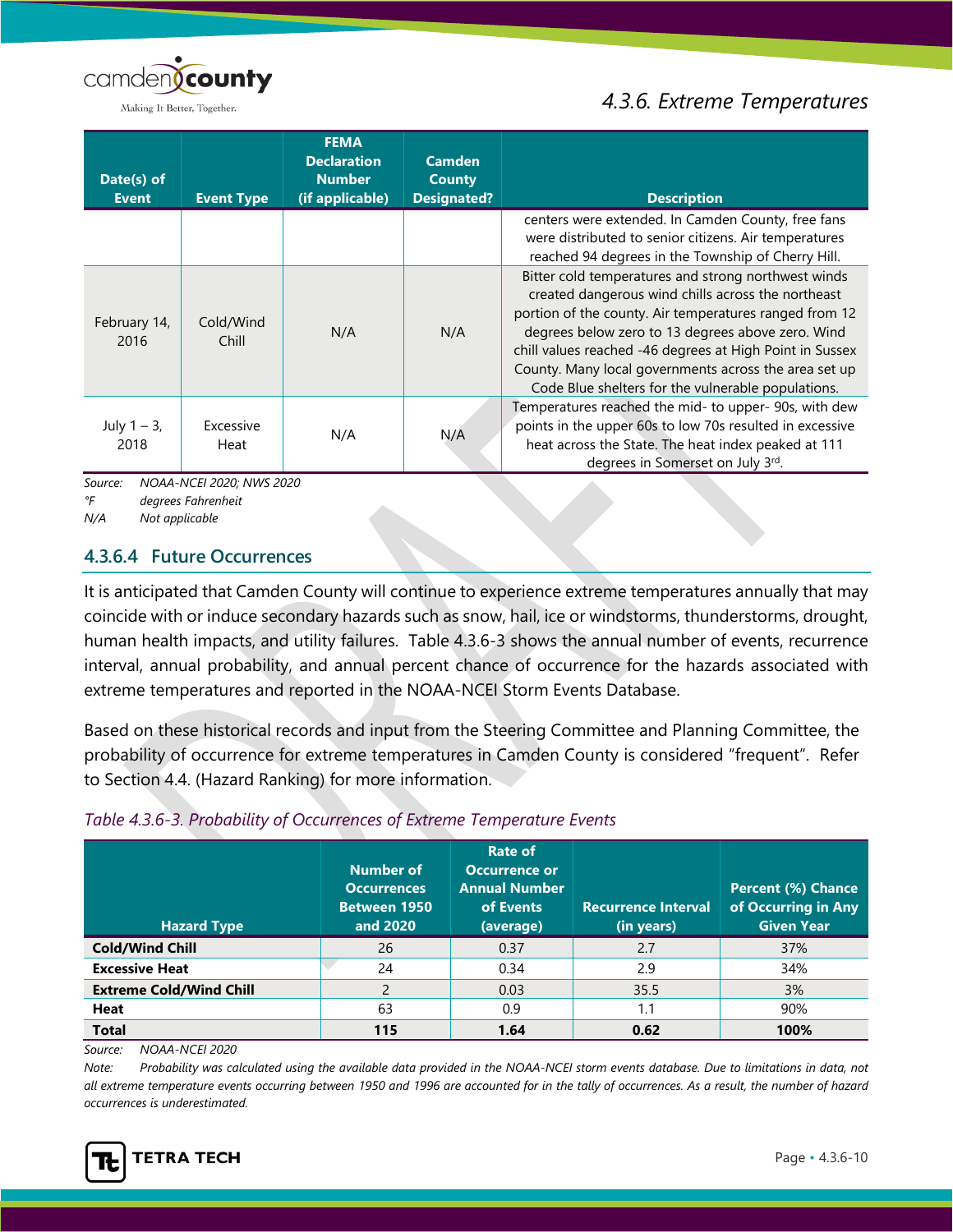

# **4.3.6.5 Climate Change Impacts**

Providing projections of future climate change for a specific region is challenging. Shorter term projections are more closely tied to existing trends making longer term projections even more challenging. The further out a prediction reaches the more subject to changing dynamics it becomes.

According to a recent state-level analysis, by the middle of the 21st century an estimated 70 percent of summers in this region are anticipated to be hotter than what we now recognize as the warmest summer on record (NOAA NCEI 2019).

Due to the increase in greenhouse gas concentrations since the end of the 1890s, New Jersey has experienced a 3.5° F (1.9° C) increase in the State's average temperature (Office of the New Jersey State Climatologist 2020), which is faster than the rest of the Northeast region (2° F [1.1° C]) (Melillo et al. 2014) and the world (1.5° F [0.8° C]) (IPCC 2014). This warming trend is expected to continue. By 2050, temperatures in New Jersey are expected to increase by 4.1 to 5.7° F (2.3° C to 3.2° C) (Horton et al. 2015). Thus, New Jersey can expect to experience an average annual temperature that is warmer than any to date (low emissions scenario) and future temperatures could be as much as 10° F (5.6° C) warmer (high emissions scenario) (Runkle et al. 2017). New Jersey can also expect that by the middle of the 21st century, 70 percent of summers will be hotter than the warmest summer experienced to date (Runkle et al. 2017). The increase in temperatures is expected to be felt more during the winter months (December, January, and February), resulting in less intense cold waves, fewer sub-freezing days, and less snow accumulation.

# **4.3.6.6 Vulnerability Assessment**

To understand risk, a community must evaluate what assets are exposed and vulnerable. For the extreme temperature hazard, the entire County is exposed. The following section discusses Camden County's vulnerability, in a qualitative nature, to the extreme temperature hazard.

## **Impact on Life, Health and Safety**

The entire population of Camden County is exposed to extreme temperature events (population of 506,738 people, according to the 2015-2019 ACS population estimates). Extreme temperature events have potential health impacts including injury and death. According to the Centers for Disease Control and Prevention (CDC), populations most at risk to extreme cold and heat events include the following: 1) the elderly, who are less able to withstand temperatures extremes due to their age, health conditions, and limited mobility to access shelters; 2) infants and children up to four years of age; 3) individuals with chronic medical conditions (e.g., heart disease, high blood pressure), 4) low-income persons that cannot afford proper heating and cooling; and 5) the general public who may overexert during work or exercise during extreme heat events or experience hypothermia during extreme cold events (CDC 2016).

There are 77,791 persons over 65 years old, 30,972 persons under 5 years old, and 61,187 persons below the poverty level out of the total 506,738 persons that live in Camden County (ACS 2019). Higher concentrations of persons over 65 years in age reside in the Boroughs of Pine Valley and Tavistock (i.e., 100-percent of total population) and higher concentrations of persons below the poverty level reside in

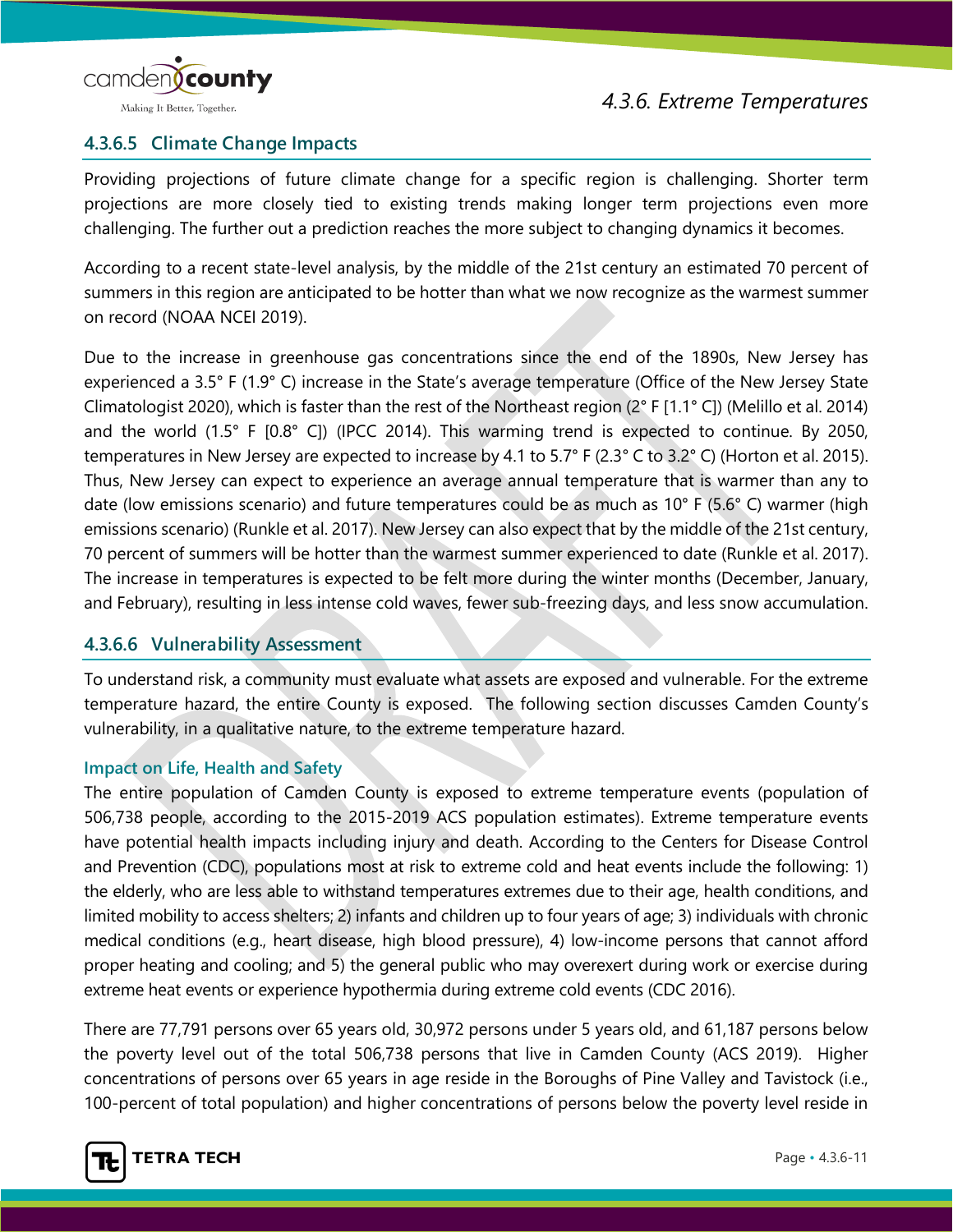

the Camden City (i.e., 35.3-percent of total population). Refer to Section 3 (County Profile) which summarizes the density of these populations throughout the County.

The CDC 2018 Social Vulnerability Index (SVI) ranks U.S. Census tracts on socioeconomic status, household composition and disability, minority status and language, and housing and transportation. The SVI Score for Camden County is .6118 indicating a moderate to high level of vulnerability. In particular, the City of Camden has an SVI score of .95, resulting in the highest level of vulnerability.

Risk of structural fire in the winter months is elevated, although winter home fires only account for 8 percent of fires within the U.S., approximately 30-percent of all fire deaths occur in the winter months. Cooking, and heat sources too close to combustible materials are leading factors in winter home fires (U.S. Fire Administration 2018). Often times, power outages occur during extreme cold events. Individuals powering their homes with generators are subjected to carbon monoxide poisoning if proper ventilation procedures are not followed. Improperly connected portable generators are capable of 'back feeding' power lines which may cause injury or death to utility works attempting to restore power and may damage house wiring and/or generators (NJOEM 2019).

Meteorologists can accurately forecast extreme heat and cold event development and the severity of the associated conditions with several days of lead time. These forecasts provide an opportunity for public health and other officials to notify vulnerable populations, implement short-term emergency response actions, and focus on surveillance and relief efforts on those at greatest risk. Adhering to extreme temperature warnings can significantly reduce the risk of temperature-related deaths.

## **Impact on General Building Stock**

All buildings are exposed to the extreme temperature hazard. Refer to Section 3 (County Profile), which summarizes the building inventory in Camden County. Extreme heat generally does not impact buildings; however, elevated summer temperatures increase the energy demand for cooling. Losses can be associated with the overheating of heating, ventilation, and air conditioning (HVAC) systems. Extreme cold temperature events can damage buildings through freezing/bursting pipes and freeze/thaw cycles, as well as increasing vulnerability to home fires. Additionally, manufactured homes (mobile homes) and antiquated or poorly constructed facilities can have inadequate capabilities to withstand extreme temperatures.

## **Impact on Critical Facilities**

All critical facilities in the County are exposed to the extreme temperature hazard. Impacts to critical facilities that are buildings are the same as described for general building stock. Additionally, it is essential that critical facilities remain operational during natural hazard events. Extreme heat events can sometimes cause short periods of utility failures, commonly referred to as *brown-outs*, due to increased usage from air conditioners and other energy-intensive appliances. Similarly, heavy snowfall and ice storms, associated with extreme cold temperature events, can cause power interruption. Backup power is recommended for critical facilities and infrastructure.

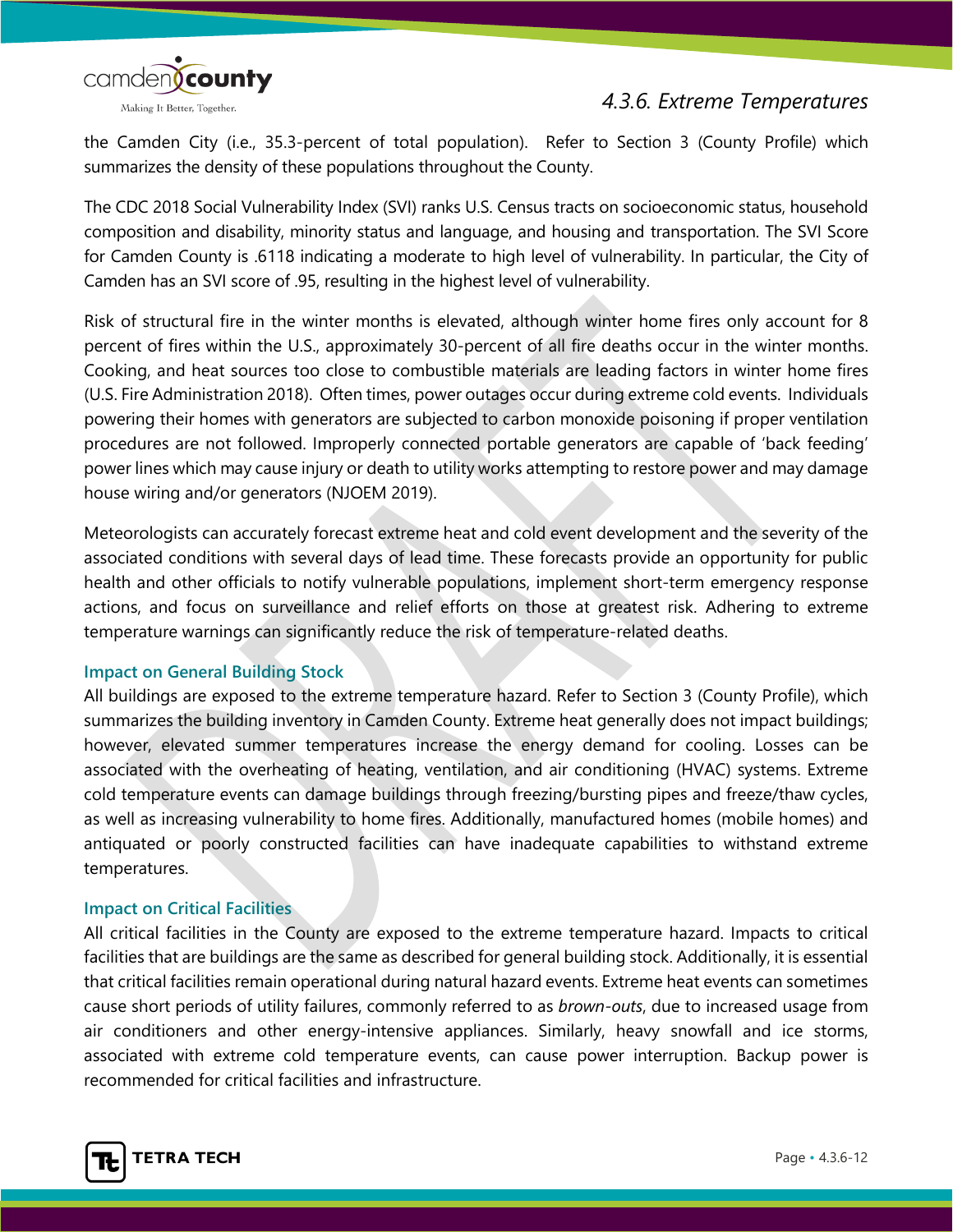

Making It Better, Together.

### **Impact on the Economy**

Extreme temperature events also have impacts on the economy, including loss of business function and damage to and loss of inventory. Business-owners can be faced with increased financial burdens due to unexpected repairs caused to the building (e.g., pipes bursting), higher than normal utility bills, or business interruption due to power failure (i.e., loss of electricity, telecommunications). Disruptions in public transportation service will also impact the economy for both commuters and customers alike.

Extreme temperature events can also impact agriculture yields and can result in drought conditions directly impacting livestock and crop production. More information about the impacts of drought on the agricultural industry is discussed in Section 4.3.4 (Drought).

### **Impact on the Environment**

Extreme temperature events can also impact the environment. For example, freezing and warming weather patterns create changes in natural processes. An excess amount of snowfall and earlier warming periods may affect natural processes such as flow within water resources (USGS n.d). Likewise, rain-onsnow events also exacerbate runoff rates with warming winter weather. Extreme heat events can have particularly negative impacts on coastal marine aquatic systems, contributing to fish kills, aquatic plant die offs, and increased likelihood of harmful algal blooms.

# **Future Changes that May Impact Vulnerability**

Understanding future changes that impact vulnerability in the County can assist in planning for future development and ensuring that appropriate mitigation, planning, and preparedness measures are in place. The County considered the following factors to examine potential conditions that may affect hazard vulnerability:

- Potential or projected development.
- Projected changes in population.
- Other identified conditions as relevant and appropriate, including the impacts of climate change.

## **Projected Development**

The ability of new development to withstand extreme temperature impacts lies in sound land use practices, building design considerations (e.g., Leadership in Energy and Environmental Design [LEED]), and consistent enforcement of codes and regulations for new construction. New development will change the landscape where buildings, roads, and other infrastructure potentially replace open land and vegetation. Surfaces that were once permeable and moist are now impermeable and dry. These changes cause urban areas to become warmer than the surrounding areas forming (heat islands as described above).

The New Jersey Pinelands Commission has identified Pinelands Management Area Boundaries, including regional growth areas and rural development areas that may also provide insight to where development and growth may occur in the County. In addition, each community was requested to provide recent and anticipated new development and infrastructure projects; summarized in Section 9 (Jurisdictional